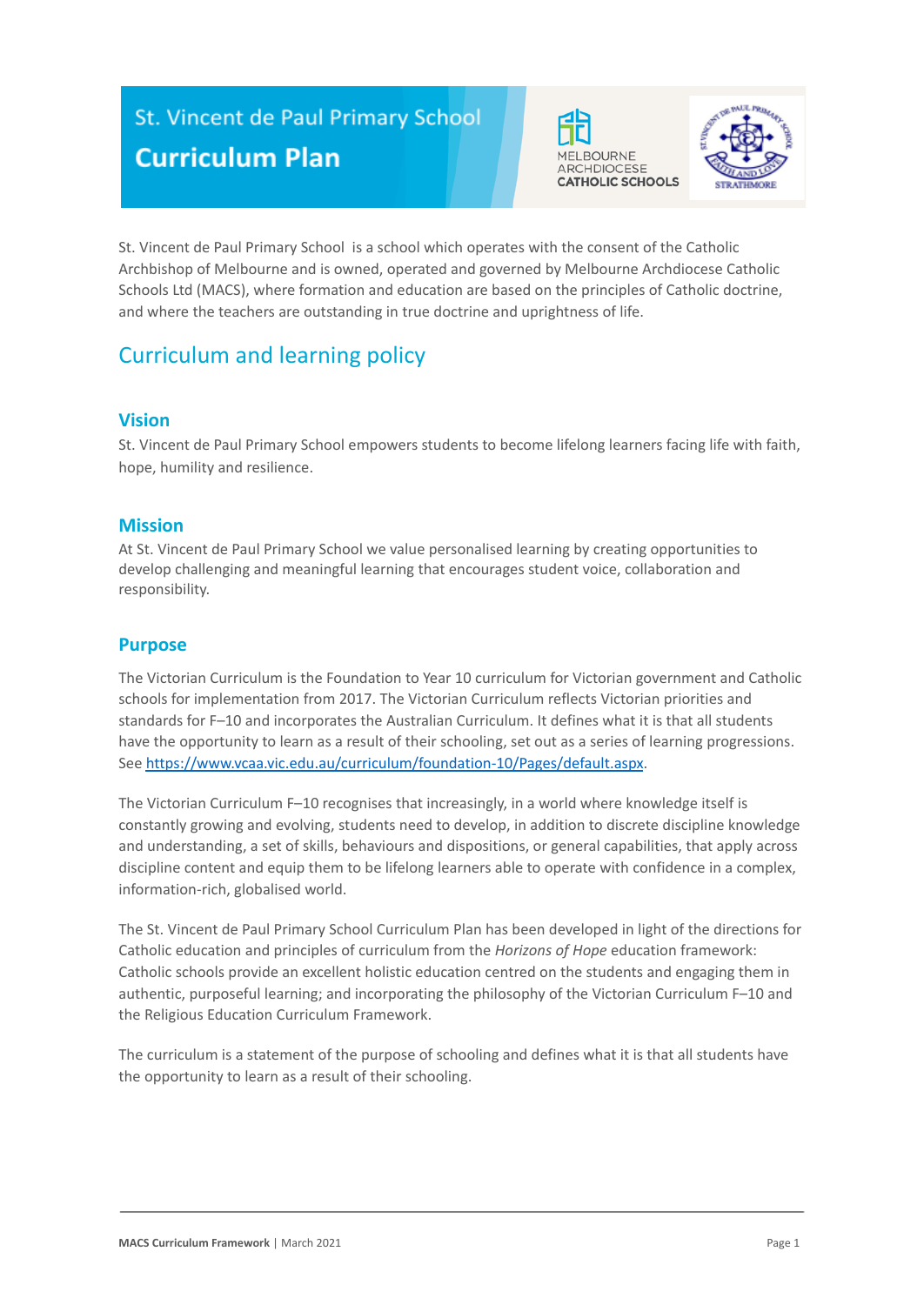## **Principles**

At St. Vincent de Paul Primary School:

- We believe in developing the whole child who can apply effective practices of thinking and doing, which encompass gospel values.
- We believe that students learn best when Gospel values and Catholic faith development underpin our learning and teaching.
- We believe that students learn best in an environment which is respectful, supportive, safe and engaging and that provides opportunities for each person to grow and develop to their full potential.
- We believe students learn best when the learning is personalised and differentiated and our learning and teaching is informed by best practice.
- We believe students learn best when they develop skills and deepen knowledge which they can apply in the present and the future.
- We believe that students learn best when teaching and learning is child-centred and develops the whole child socially, emotionally, physically, academically and spiritually.

## Scope

Our school curriculum defines what it is that all students have the opportunity to learn as a result of their schooling at St. Vincent de Paul Primary School.

At St. Vincent de Paul Primary School, curriculum is enriched by the values, beliefs, perspectives and experiences of each member of the learning community when they engage actively with Catholic understandings of the human person. This orientation towards the person means that the process of curriculum design is shared with students, creating within them a sense of ownership and self-efficacy as learners. Our learning community fosters the conditions for students to have a voice in the design process, allowing them to make decisions about what they need to know and when.

## Implementation

The curriculum at St. Vincent de Paul Primary School is designed and delivered from whole-school to level planning to individual teacher plans. These are created in a collaborative and supported environment. This ensures that a guaranteed and viable curriculum is driving student learning and lifting student outcomes.

### **Curriculum content**

The school implements the Victorian Curriculum in order to provide students with a comprehensive and cumulative curriculum from Foundation to Year 10.

The school's teaching and learning program is the school-based plan for delivering this common set of knowledge and skills in ways that best utilise local resources, expertise and contexts. Information technology is an integral part of our curriculum as a basic tool for learning. Supported by our governing body, St. Vincent de Paul Primary School will develop strong processes for monitoring student progress and the application of appropriate explicit teaching and intervention strategies.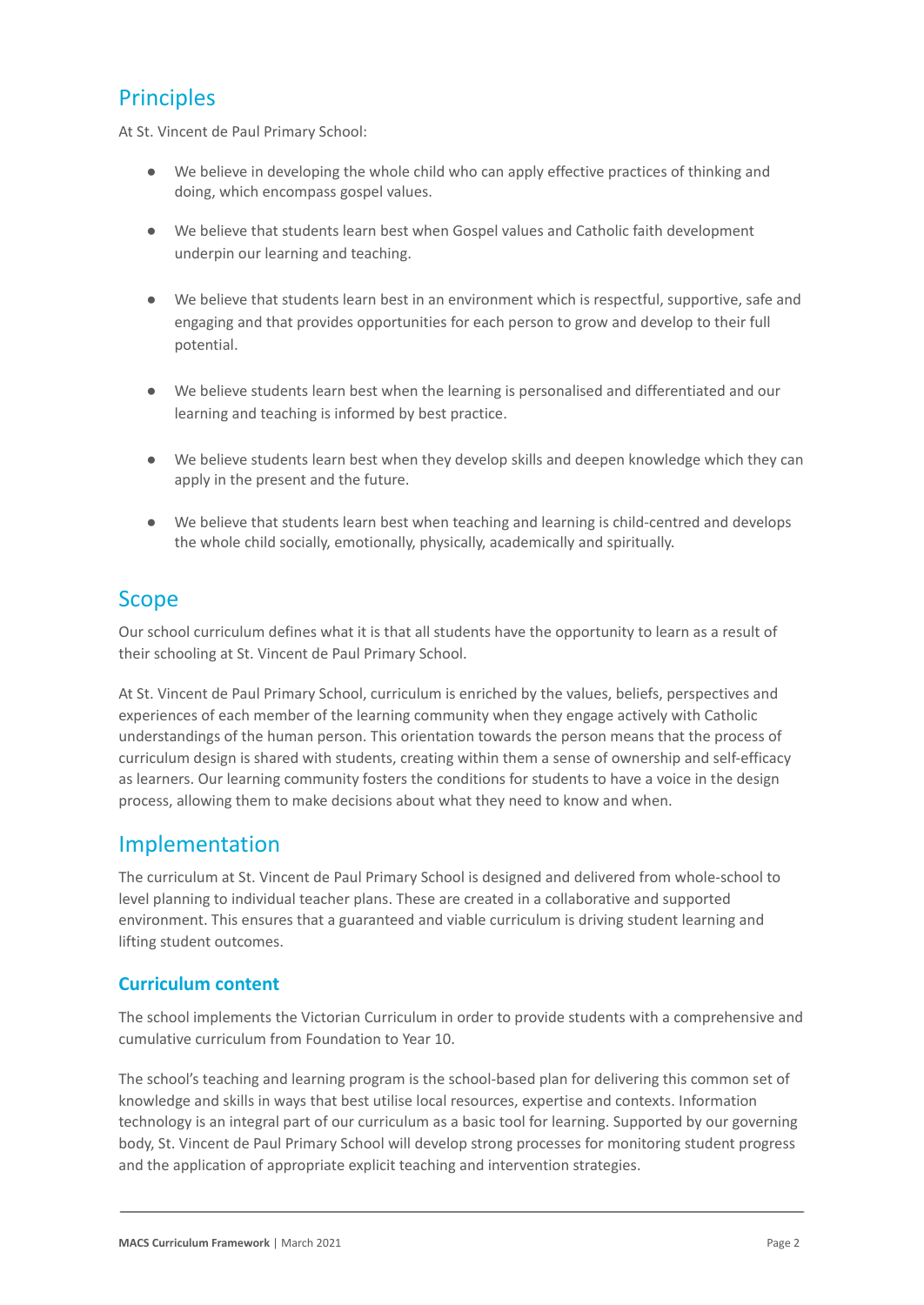St. Vincent de Paul Primary School will also take inspiration from the *Horizons of Hope* education framework. This framework supports Catholic school communities to engage in dialogue about the distinctive nature of learning and teaching, leading learning and enhancing Catholic identity in our schools. The framework is a living document that has been added to over the years with examples of practice from schools, as well as additional strategy statements in the areas of Leadership, Wellbeing, Diversity and Religious Education.

Religious Education has a central place in the curriculum at St. Vincent de Paul Primary School, as it reflects our unique character of Catholic identity and focus as a Catholic school. The primary source for developing our Religious Education program is the Religious Education Curriculum Framework, developed by our governing body MACS.

## **Whole-school curriculum plan and time allocation**

The following provides an outline of the learning areas and recommended weekly time allocation across F–6. Multiple learning areas are often part of a unit and not always taught as separate subject areas. This is ensured through time allocations which are in line with recommendations of the educational authorities.

| <b>Learning Areas</b>                                                                                                                                                                                                                                                      | <b>Recommended Time Allocated</b>                                                                                                                                                                                                                                                                                                                                                                    |
|----------------------------------------------------------------------------------------------------------------------------------------------------------------------------------------------------------------------------------------------------------------------------|------------------------------------------------------------------------------------------------------------------------------------------------------------------------------------------------------------------------------------------------------------------------------------------------------------------------------------------------------------------------------------------------------|
| <b>English</b><br>Reading & Viewing<br>Speaking & Listening<br><b>Grammar &amp; Spelling</b><br>$\bullet$<br>Writing                                                                                                                                                       | 2 hours daily (total time should not be less than<br>10 hours weekly on average over the course of a<br>school year and may vary across year levels)<br>75 minutes per week (15 minutes daily)                                                                                                                                                                                                       |
| <b>Mathematics</b><br>Number & Algebra<br>Measurement<br>$\bullet$<br>Geometry<br>$\bullet$<br><b>Statistics &amp; Probability</b>                                                                                                                                         | 1 hour daily (total time should not be less than<br>5 hours weekly on average over the course of a<br>school year)                                                                                                                                                                                                                                                                                   |
| <b>Religious Education</b>                                                                                                                                                                                                                                                 | 2.5 hours weekly                                                                                                                                                                                                                                                                                                                                                                                     |
| <b>Health &amp; Physical Education</b>                                                                                                                                                                                                                                     | 2 hours weekly                                                                                                                                                                                                                                                                                                                                                                                       |
| Arts                                                                                                                                                                                                                                                                       | 2 hours weekly                                                                                                                                                                                                                                                                                                                                                                                       |
| <b>Humanities</b><br>Civics & Citizenship<br>$\bullet$<br>Economics<br>$\bullet$<br>Geography<br>$\bullet$<br>History<br><b>Science</b><br>Science as a Human Endeavour<br>$\bullet$<br>Earth Science<br>$\bullet$<br><b>Biological Science</b><br><b>Chemical Science</b> | 2 hours and 15 minutes weekly<br>The learning areas of Humanities, Science, Health<br>& Physical Education, and Technology will be<br>taught, ensuring an average of 3 hours weekly<br>over the course of a school year.<br>This is through the focus of the integrated unit of<br>work using an inquiry approach developed under<br>the St. Vincent de Paul Primary School Conceptual<br>Framework. |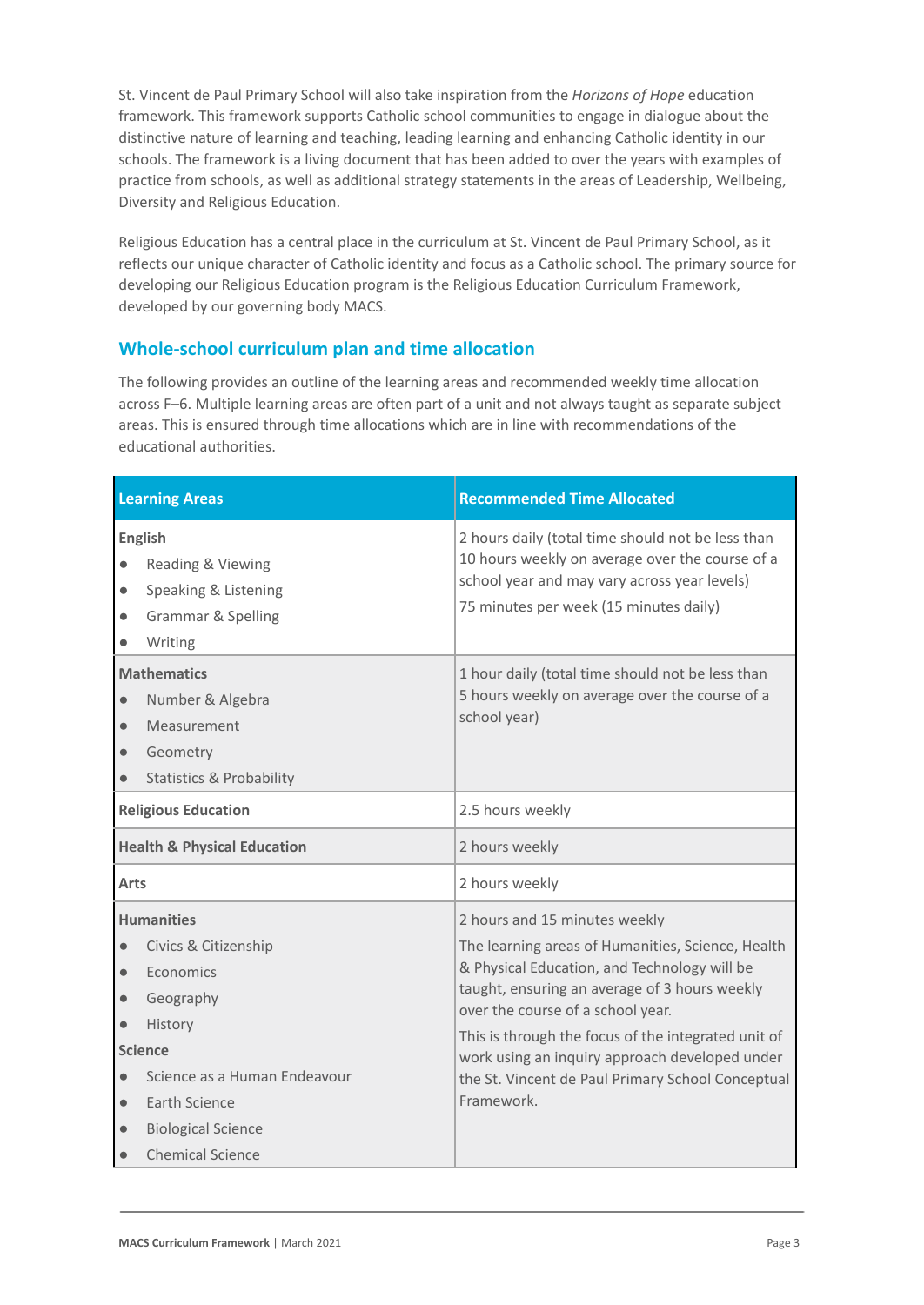|              | <b>Physical Science</b> |                 |
|--------------|-------------------------|-----------------|
|              | <b>Technology</b>       |                 |
|              | Design & Technology     |                 |
|              | Digital Technologies    |                 |
| <b>TOTAL</b> |                         | 25 hours weekly |

## **Capabilities**

The Victorian Curriculum includes both knowledge and skills. It is expected that the skills and knowledge defined in the capabilities will be developed, practised, deployed and demonstrated by students in and through their learning across the curriculum:

- Critical & Creative Thinking
- Ethical
- Intercultural
- Personal & Social.

The skills and knowledge defined in the capabilities will be developed in student learning across the curriculum areas where it is relevant and authentic to do so.

## **Curriculum organisation and implementation**

The school's planning for curriculum draws on the Victorian Curriculum and Assessment Authority (VCAA) curriculum planning site for age-appropriate content, sequential learning patterns, and interrelated aspects of the content and skills and of the desired learning capabilities. Refer to the Pedagogical Framework.

All content is developed using the following documents:

- St. Vincent de Paul Primary School policies for each of the learning areas
- St. Vincent de Paul Primary School Religious Education Scope and Sequence: Religious Education Curriculum Framework
- Victorian Curriculum F–10
- Statement of Philosophy

A variety of other resources, including online resources, will be available to support planning.

#### **Evaluation**

This Policy will be monitored and reviewed by the staff, in accordance with the School Improvement Plan or as required.

### **School policies/references**

Mathematics Policy

English Policy

Religious Education Policy